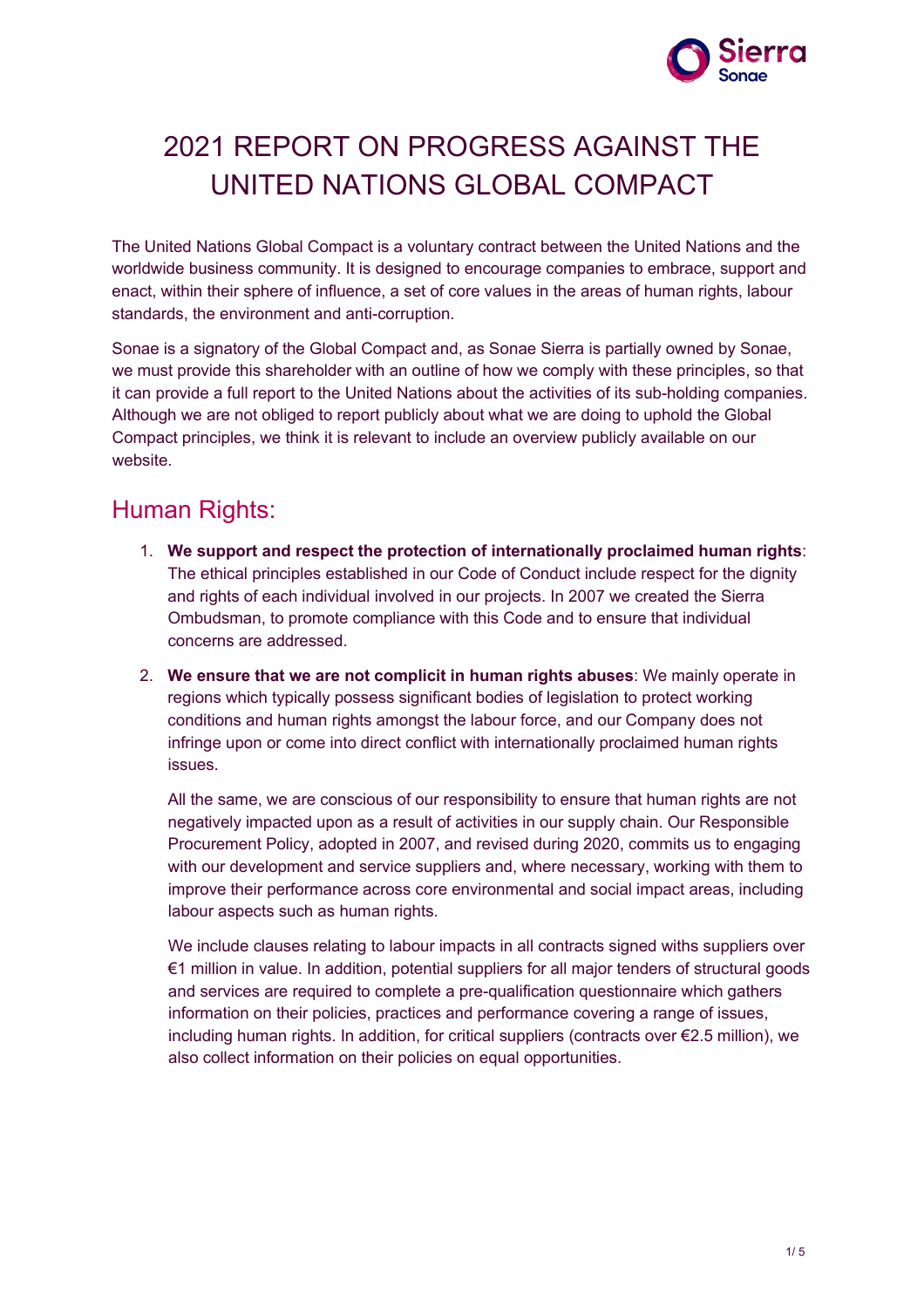

# Labour Standards:

- 3. **We uphold the freedom of association and the effective recognition of the right to collective bargaining**: We do not have any kind of policy against freedom of association among any of our stakeholders. We operate in an industry where trade unions exist and are free to exercise their collective bargaining rights. Although we do not have a collective bargaining agreement in place, our employees' rights in respect of this principle are upheld by our Code of Conduct. We also seek to ensure that our employees' views and interests are represented in corporate decision-making in a number of areas.
- 4. **We aim to eliminate all forms of forced and compulsory labour and (5.) support the effective abolition of child labour**: Our Company does not infringe upon or come into direct conflict with internationally proclaimed human rights issues. Sonae Sierra does not employ any child labour or uphold any forced or compulsory labour practices. We operate in regions which typically possess significant bodies of legislation to protect working conditions and human rights amongst the labour force. With respect to indirect activities in our supply chain, we apply a risk based approach to the assessment of human rights risks, including child labour. For example, our questionnaires for critical development suppliers ensure that high-risk materials come from reliable sources in respect of child labour and working conditions. For more information regarding our supply chain, see Principle 2.
- 6. **We aim to eliminate discrimination in respect of employment and occupation**: We have a non-discrimination and diversity policy which states our commitment to a meritocratic culture and our objective to become a best practice reference in this aspect. Our Code of Conduct outlines our commitment to creating a workplace where each individual is treated fairly and where we recruit, select, train and remunerate based on merit, experience and other professional criteria.

To enforce these principles and policies, the Sierra Ombudsman constitutes a formal procedure which employees (and other stakeholders) can use to report breaches of our Code of Conduct. During 2021, no incidents of discrimination were registered through our Ombudsman procedure.

Although promoting gender diversity remains a priority for our company while the ratio of male to female employees is roughly equal on a global level, women hold a minority of leadership positions. Increasing the percentage of women in leadership positions is therefore something we can improve. To tackle this issue, as part of our sustainability strategy, we defined long-term objectives and annual targets for the proportion of women in leadership positions. In 2022 our target is to achieve a percentage of 40.9% or above. Additionally, Sonae Sierra developed the project "Lean in Circles" that entails different benefits: reinforces and extends internal networks, accelerates the development of hard and soft skills and increases employees' engagement and satisfaction, leading to higher talent attraction and retention. In 2018, Sonae signed the first European pledge for inclusion and diversity, across several industries, titled Embrace Difference (Diversity & Inclusion), with the purpose of creating the right environment and conditions for all employees so they can reach their full potential. We are at the process of implementing the "People with a difference" project, an initiative from Sonae aiming at recruiting people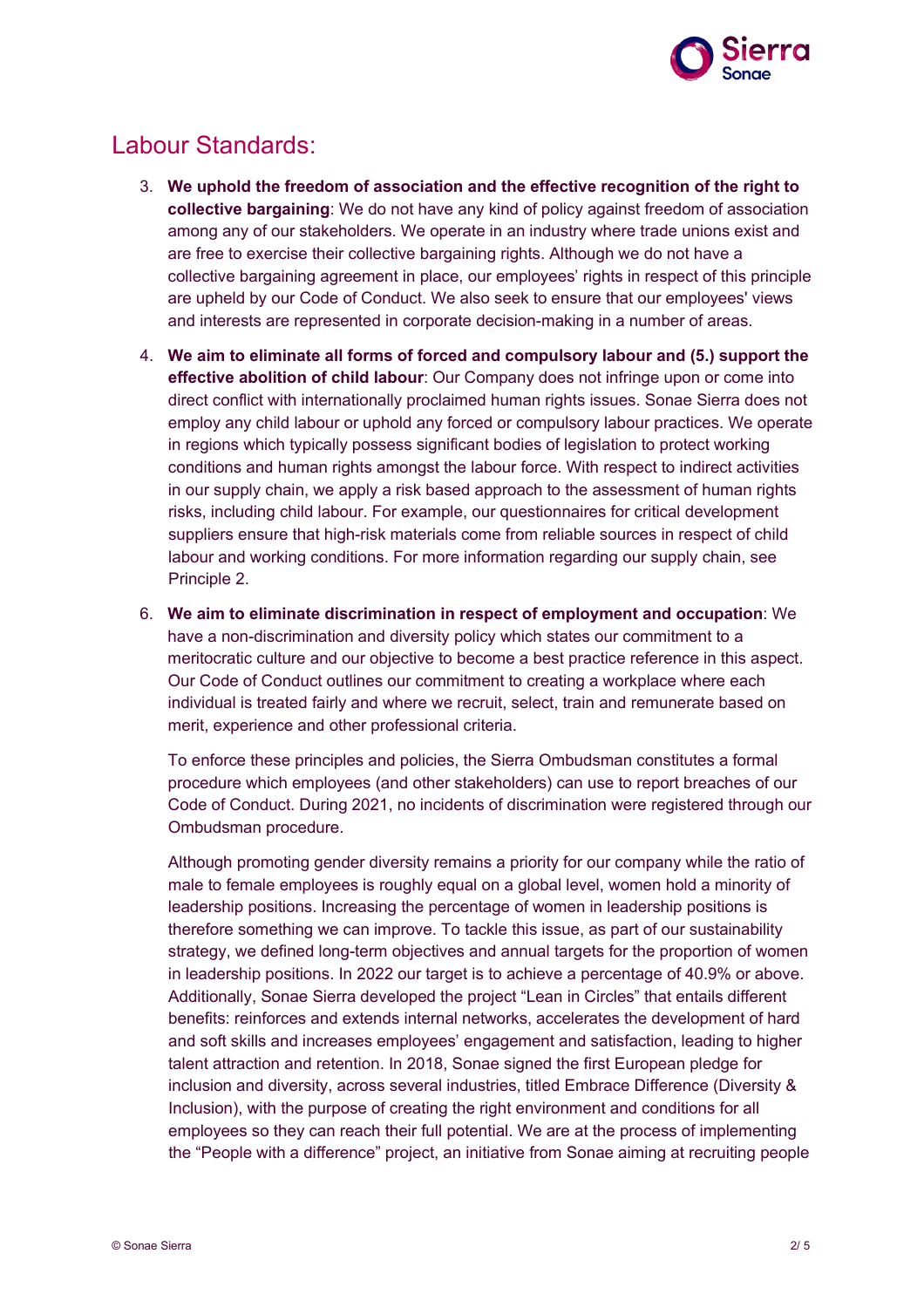

with disabilities, as we believe that everyone has a role to play and can make a difference.

#### Environment:

7. **We support a precautionary approach to environmental challenges**: We recognise the need for managing climate change and other environmental risks, and we believe in taking action now to prevent potentially serious and irreversible damage occurring in the future. This commitment is demonstrated by our systems and standards which help us anticipate, monitor and mitigate safety, health and environment (SHE) risks and challenges.

Our Safety, Health and Environment Management System (SHEMS) is based on the international standards ISO 14001 and ISO 45001 and is certified by Lloyds Quality Register Assurance according to both of these standards. SHEMS was revised in 2020 to better align with our business strategy and its objective is to guarantee that Safety, Health and Environmental issues are managed in an effective and responsible manner in accordance with our Safety, Health and Environment Policy and covers our Real Estate Consultancy Services, including Property Management and other services' activities.

As a service provider Sierra should encourage its clients to implement sustainability standards on their own assets/projects, and therefore our SHEMS includes a group of requirements for influencing partners and service clients towards sustainability. We apply our Safety, Health and Environment Development Standards (SHEDS) in our projects under development in agreement with our partners to guarantee effective risk management and good asset performance, targeting the long-term priorities and critical impacts.

On developments managed through a joint venture where our partners to not agree to implement our SHEDS in full, we engage with them to decide whether to implement elements of our SHEDS beyond the minimum legal requirements.

In 2013, we commissioned a high-level review to explore the business case for climate change adaptation. It followed a 2010 study we performed to investigate risks associated with climate change on a sample of our Portuguese assets. In 2020, considering the impact of the problem we're all facing and the urge to act upon Climate Change, we have produced a research explaining the impact of climate change, its effect on energy costs, how we are tackling Climate Change and the achieved results. We have also identified sites at risk from water scarcity. These studies have helped us to manage climate change and environmental risks by allocating investments in efficiency measures and other technology to help mitigate potential impacts to our business. More recently, in 2021 we performed a deep climate change risk assessment in a sample of assets to identify, describe and estimate risks related with climate change (physical and transition), and possible financial impacts. Our goal is not only to mitigate potential risks, but to leverage on rising opportunities for businesses that prove to be climate resilient, and to increase the value creation of our services for the societies we serve.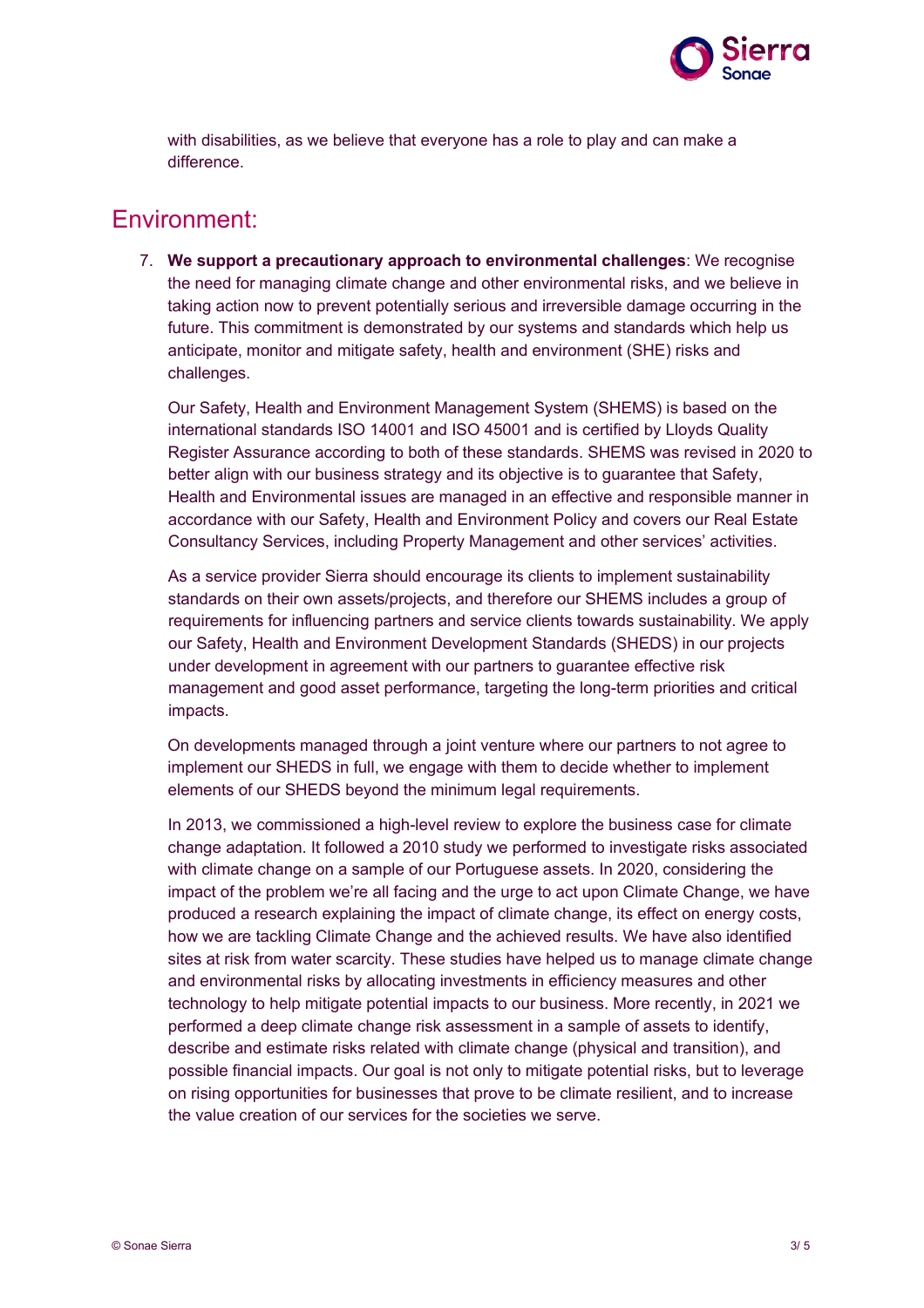

Environmental risks are also fully integrated into our business risk matrix, which is used to elaborate new policies, monitor procedures and adopt mitigation actions for each identified risk.

8. **We undertake initiatives to promote greater environmental responsibility**: We seek to continuously improve our environmental performance and mitigate our direct impacts. Our SHEMS is designed to monitor, control and optimise our SHE performance against key performance indicators to achieve our annual targets and long-term objectives. As noted above (Principle 7), our SHEDS aims to embed sustainability in the design of development projects, and we encourage our partners to target BREEAM Good, LEED® Silver or DGNB Bronze certification.

In 2021, we invested more than €1 million in environmental protection measures across our assets, including steps to reduce energy and water consumption and increase waste recycling. We have managed to improve the electricity efficiency of our owned portfolio (kWh/m2 of mall and toilet area) by 66% since 2002, reduce our Scope 1 and Scope 2 GHG emissions per m2 of GLA by 84% since 2005, water consumption per visit by 41% since 2003, and increase the amount of waste that is recycled by 239% since 2002. Greater environmental resilience is also central to our focus on Safe People & Resource Resilience through which we are investigating ways to become energy independent and reuse water on our sites (see Principal 9 below).

We promote environmental responsibility among our stakeholders through a variety of initiatives, such as regular meetings and training for suppliers, tenants and employees on SHE issues and operational procedures. We also organise campaigns and exhibitions in our shopping centres to promote environmentally-conscious behaviour and raise visitors' awareness to sustainability, in 2021 we also released a corporate awareness campaign regarding plastic waste targeting our employees.

Finally, we continue to be involved in a range of initiatives to promote greater environmental responsibility at the industry level.

9. **We encourage the development and diffusion of environmentally friendly technologies**: Our shopping centres have been among the first in their countries to test environmental practices and technologies such as organic waste composting at NorteShopping in 2004, a solar heating system that uses recycled plastic bottles at Shopping Campo Limpo in 2009, a battery recharge station for electric cars at Alexa in 2009, and the use of mega LED lamps in five shopping centres in Brazil in 2010. Nowadays we continue to make sure we still perform in an optimal way and make the maximum contribution to our sustainability goals and a better world.

We carry out regular energy, water and waste audits and assessments which help us to identify where adopting further environmentally friendly technology is most effective. Since 2013 Sonae Sierra has rolled out the Bright, an energy efficiency programme designed to reduce the energy expenditure and improve the carbon footprint of real estate assets, incorporating five phases. Bright® generated 703 improvement opportunities that led to up to €7.4 million in potential yearly savings. In 2021, €12.3 million in costs were avoided due to energy saving initiatives implemented throughout the years (including Bright® measures).